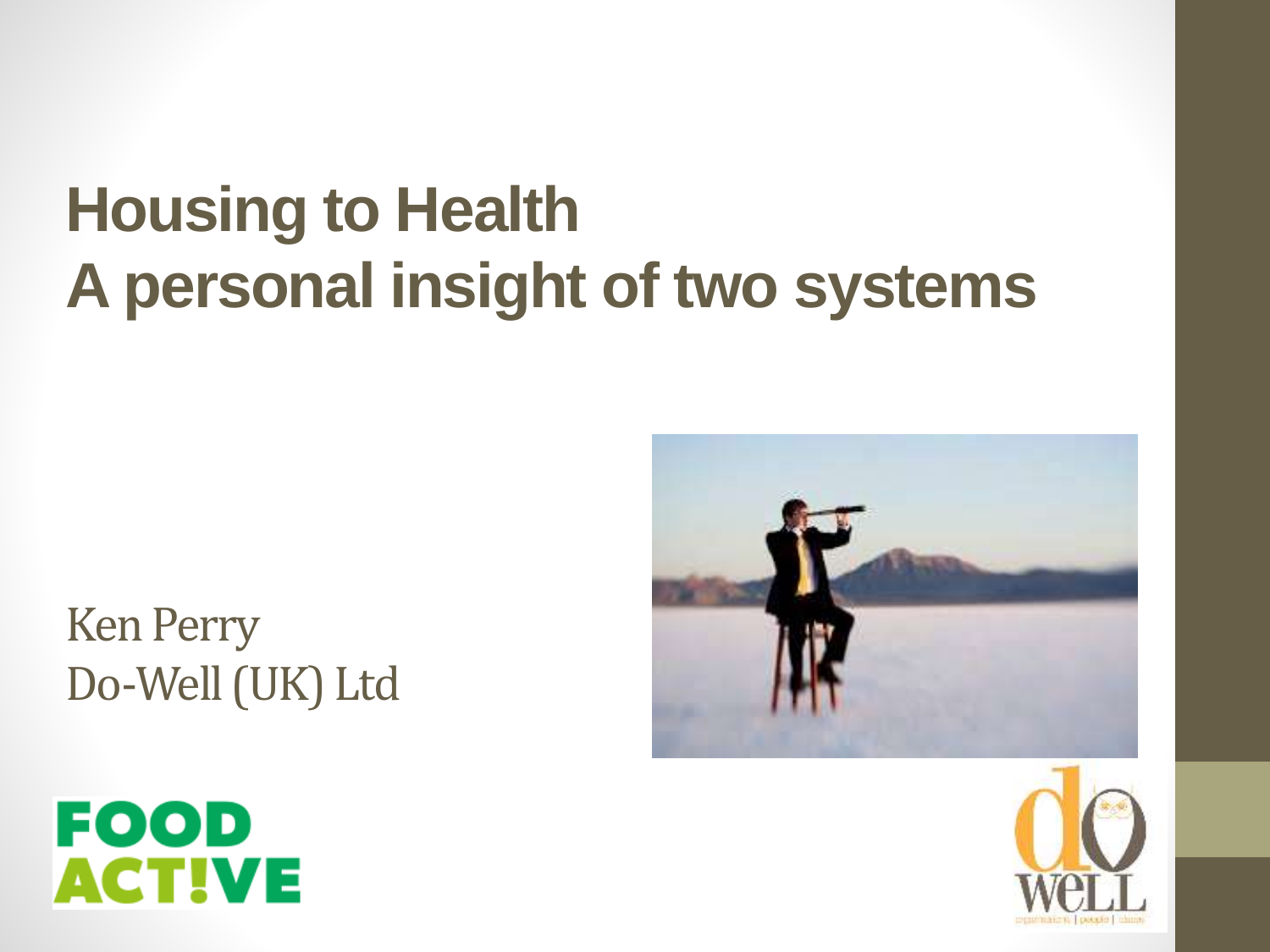# A marathon in a sprint

Quick overview of:

- 1. What I used to think of the health system
- 2. What many housing system leaders think today
- 3. What I am hearing health system leaders say about housing organisations
- 4. Where do most health inequalities exist?
- 5. How you can find great partners in housing
- 6. Where health & housing organisations work together well now
- 7. Hope for the future



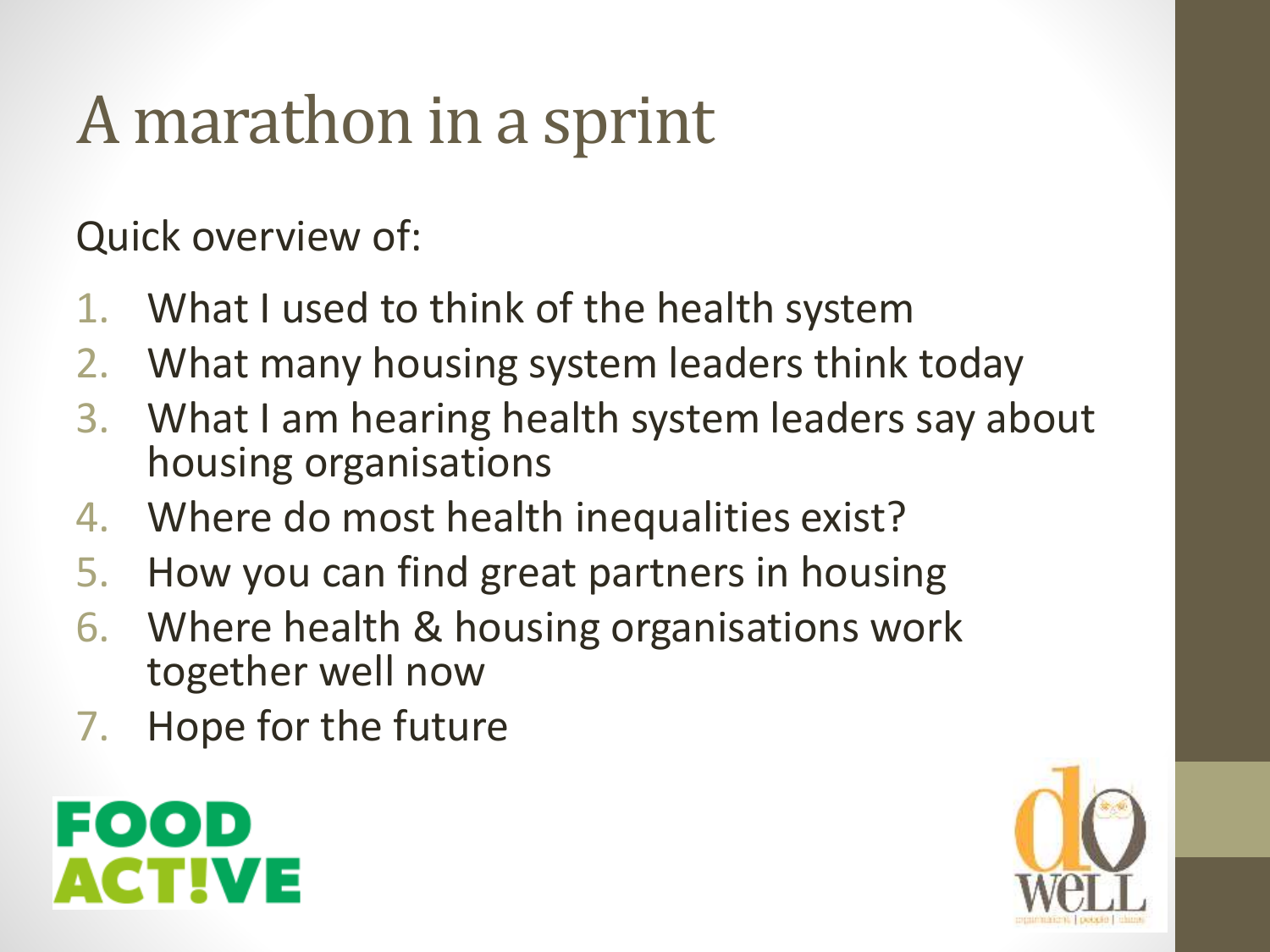#### **What I used to think of the health system**





#### **FOOD ACTIVE**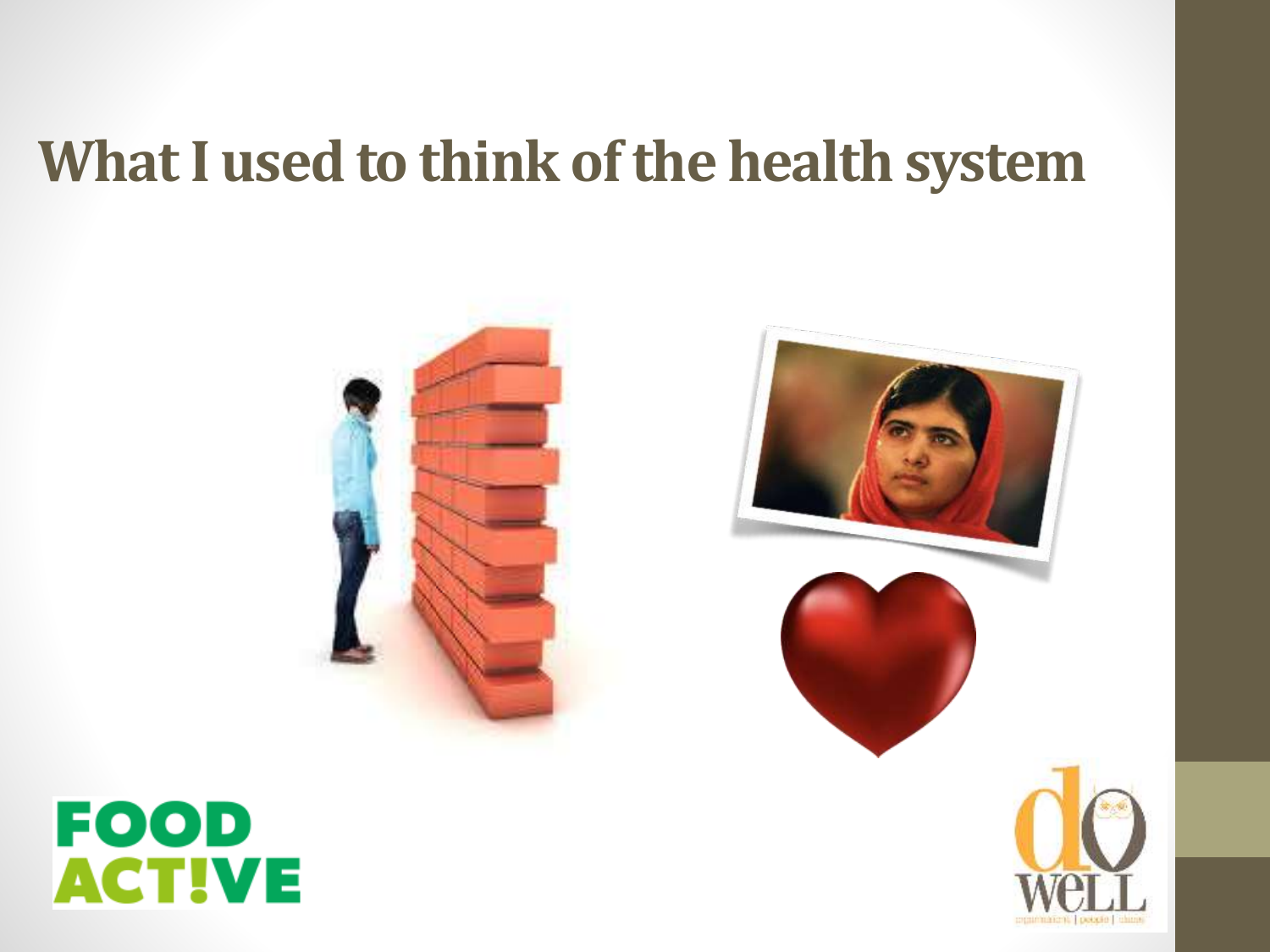#### **What many housing system leaders think about health system today**





#### **FOOD ACTIVE**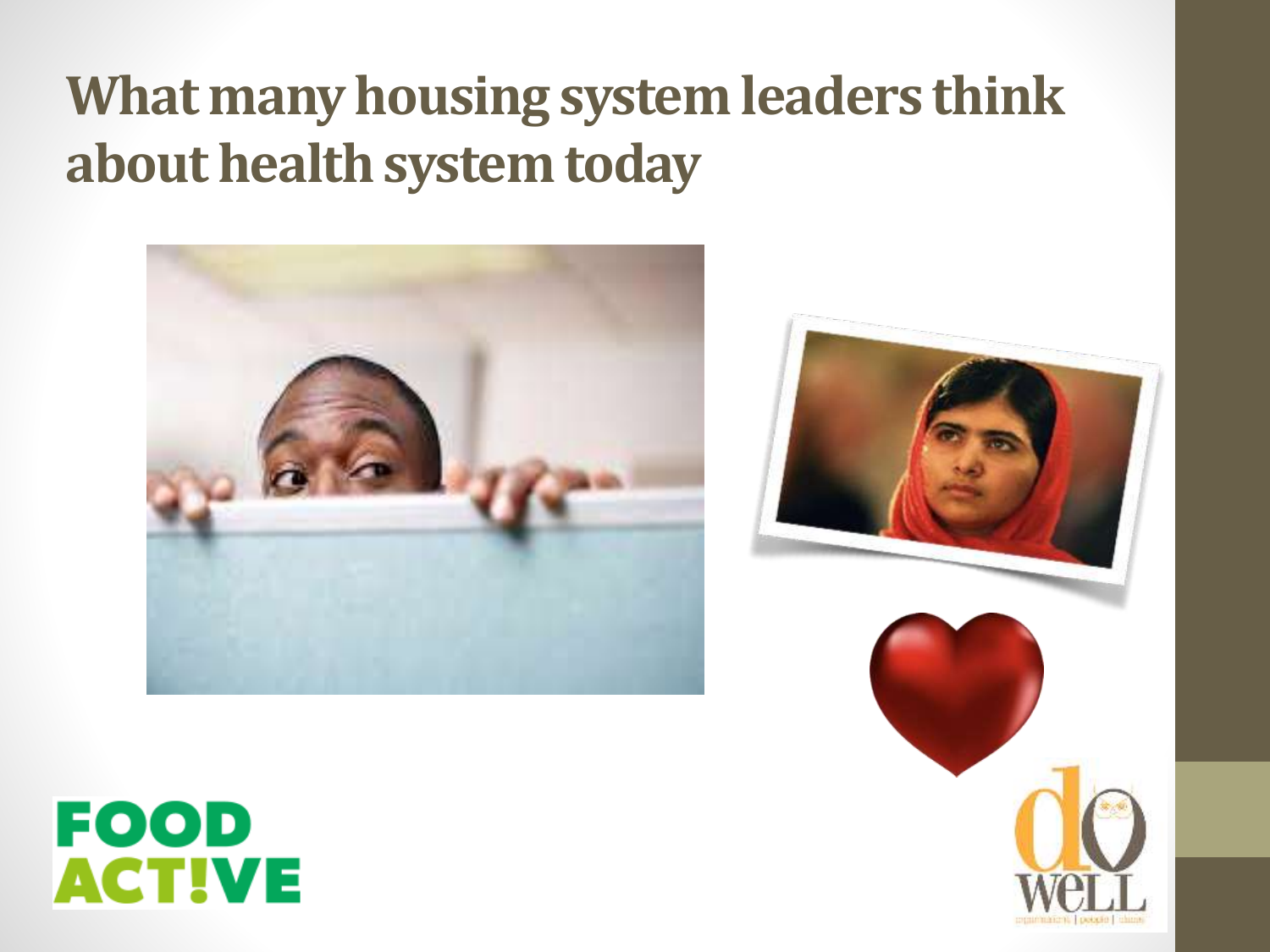#### **What am I hearing health leaders say about housing organisations**









#### **FOOD ACTIVE**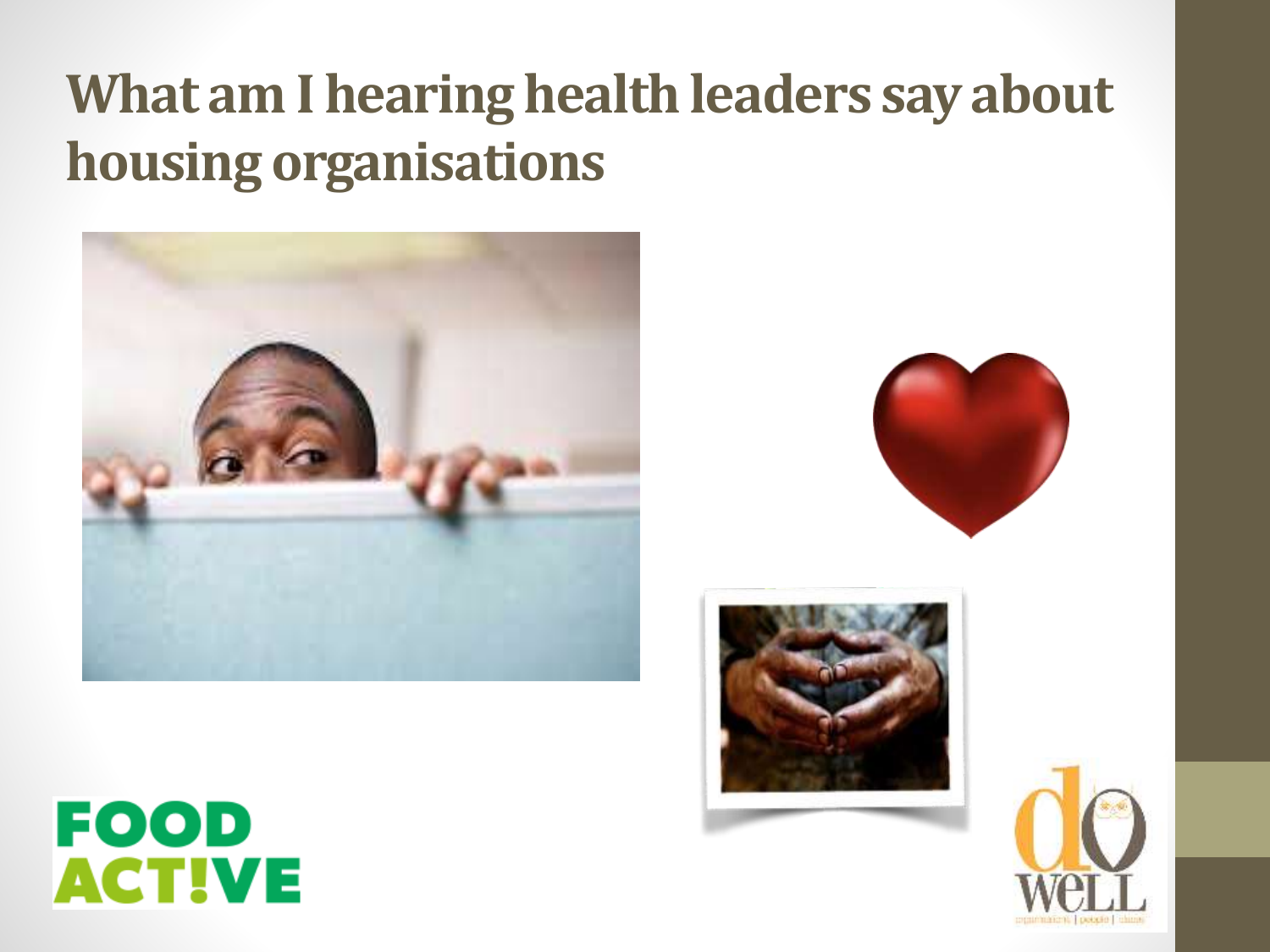#### **Where do most health inequalities exist?**

**Concentrations of social housing**

**Low value private rented housing**

**Some rural communities**



lechyd Cyhoeddus Cymru **Public Health** Wales





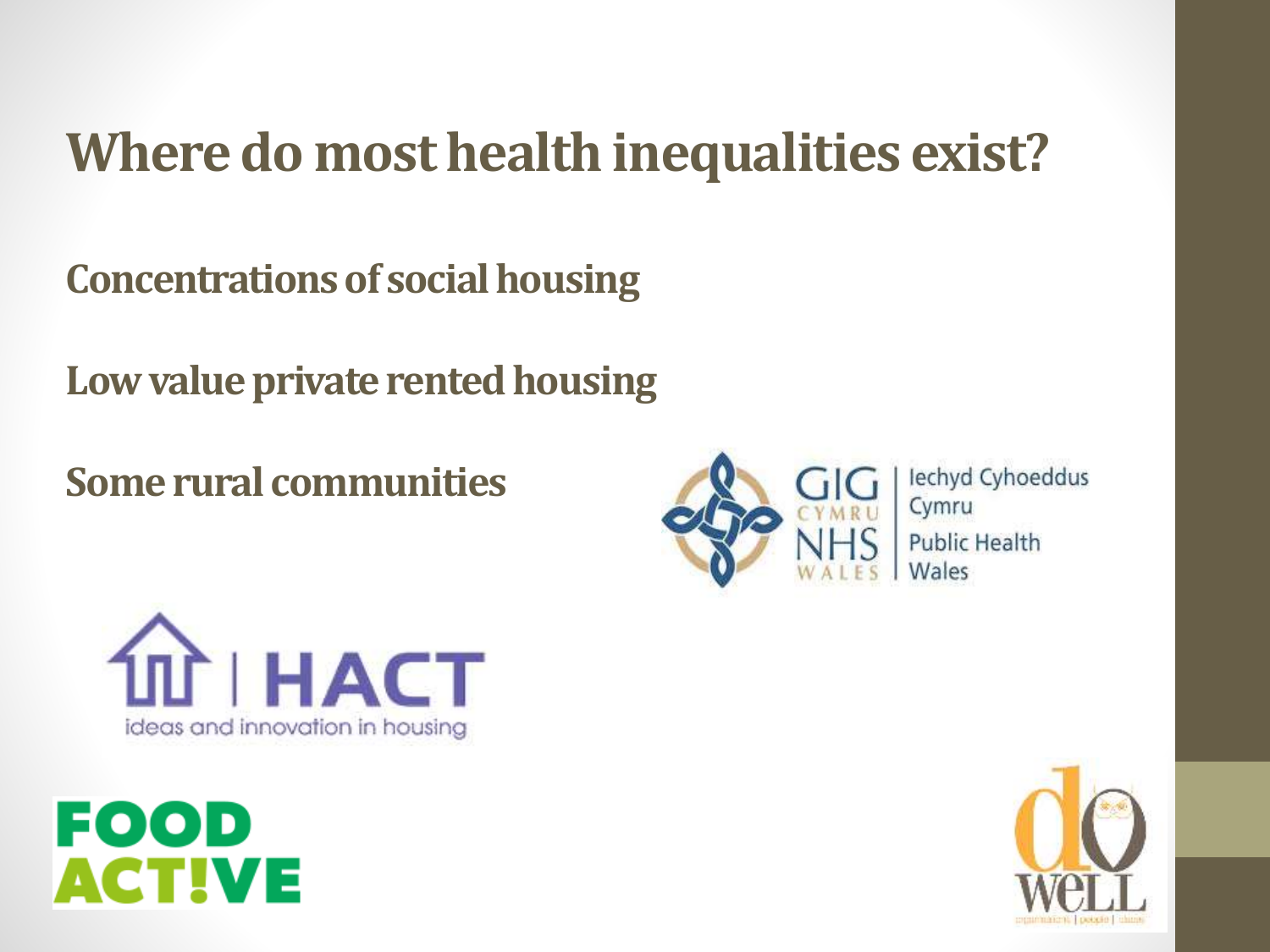#### **How can you find great partners in housing?**

- Place Shapers
- Place based housing organisations
- Look for mission
- Not about size



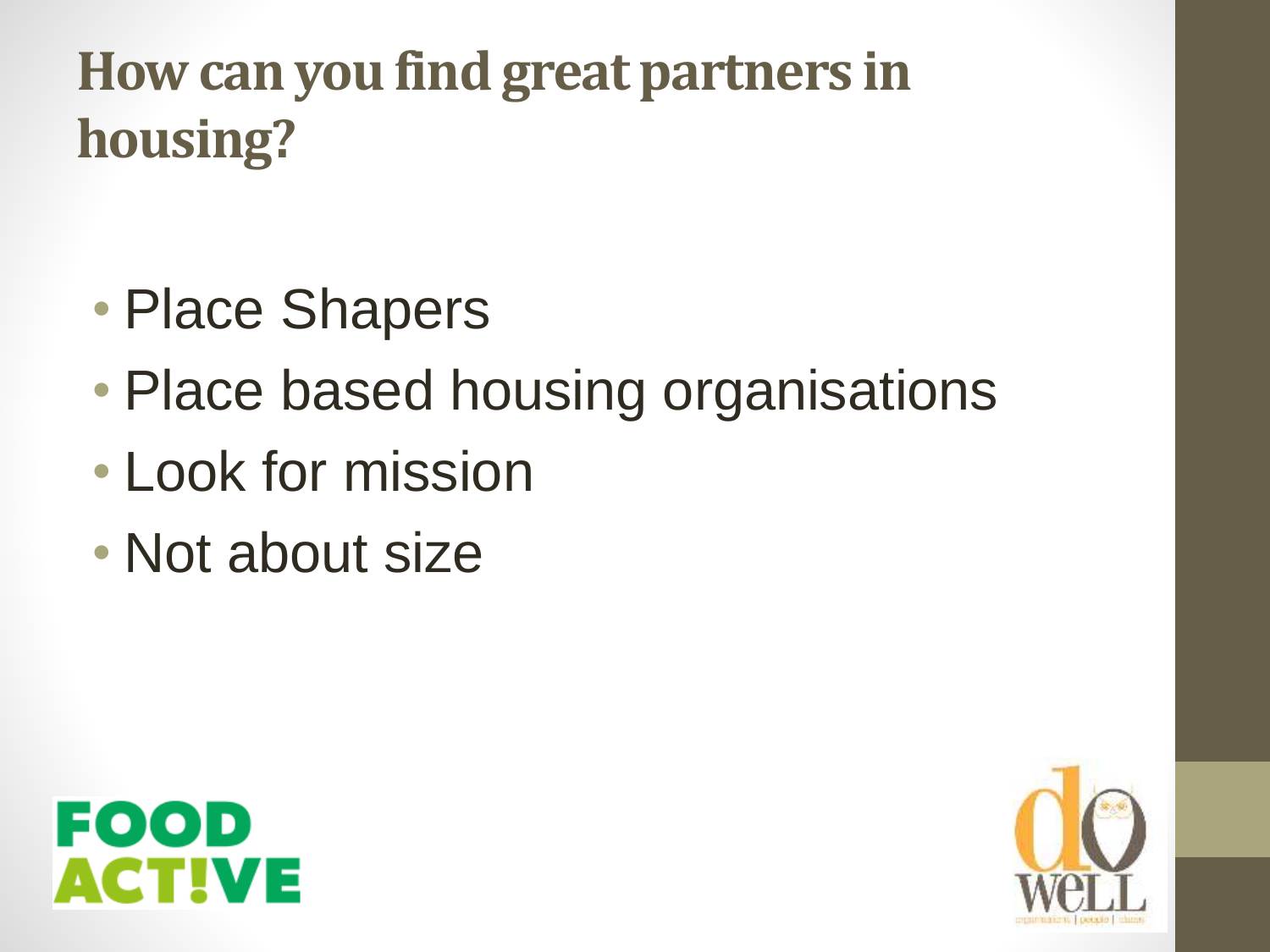#### **Where do housing & health organisations work together well now?**



**FOOD** 

**ACTIVE** 









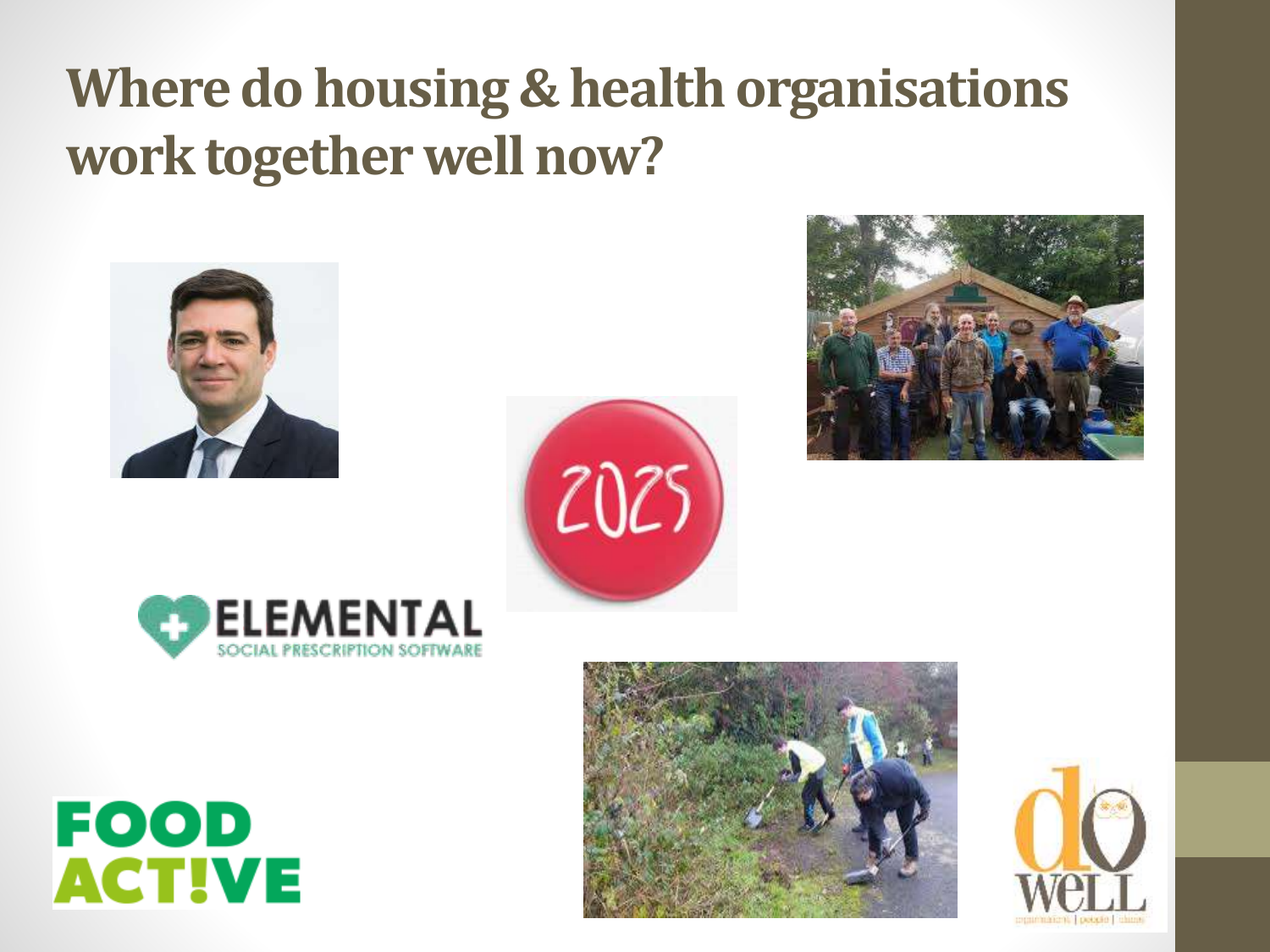### **Hope for the future**

#### *Keith Grint, Warwick University*

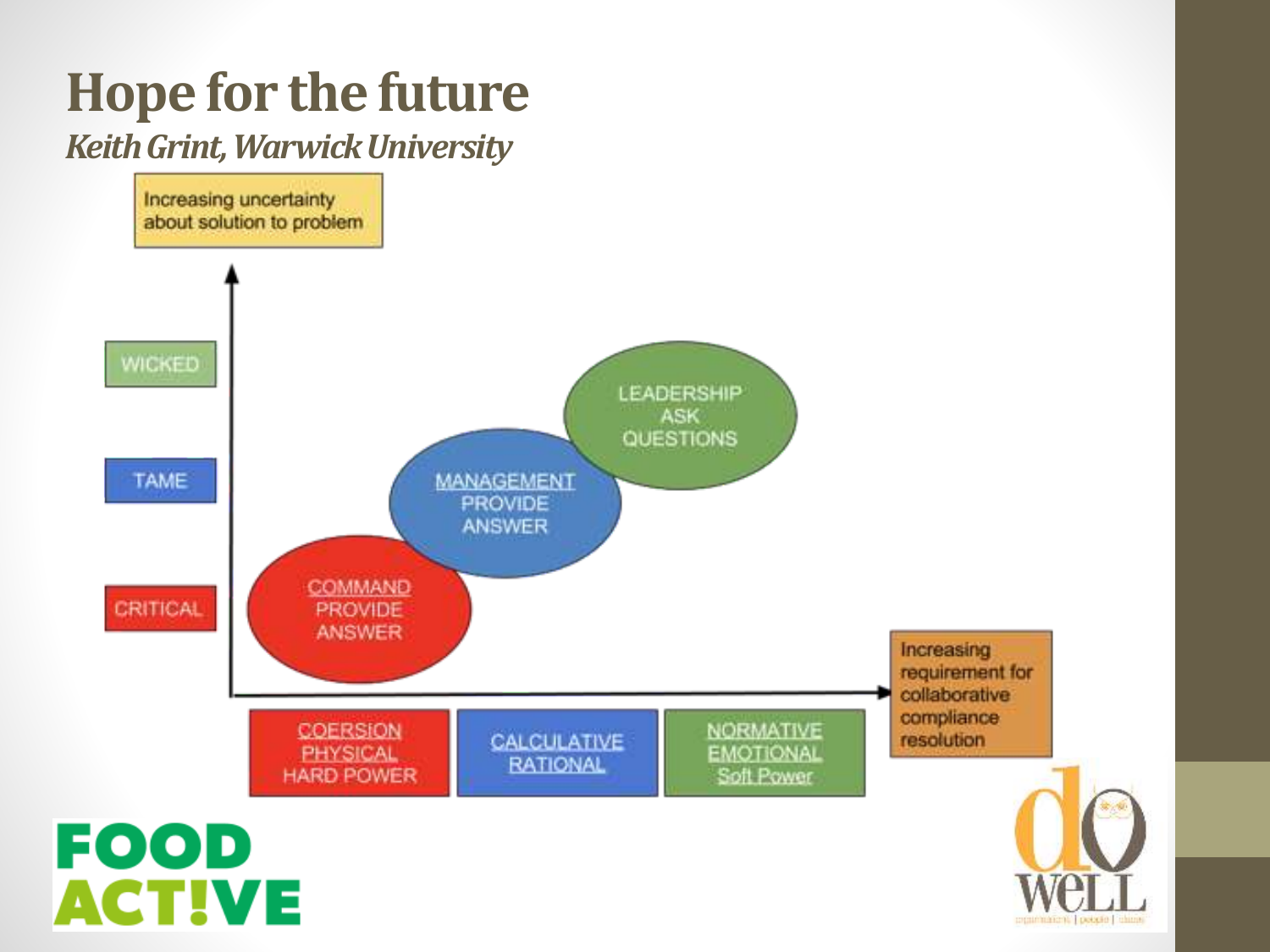#### **Hope for the future**

#### **VALUES into ACTION**

- Values inspire action through emotion.
- Emotions inform us of what we value.
- Decisions to act follow emotional judgements about values.



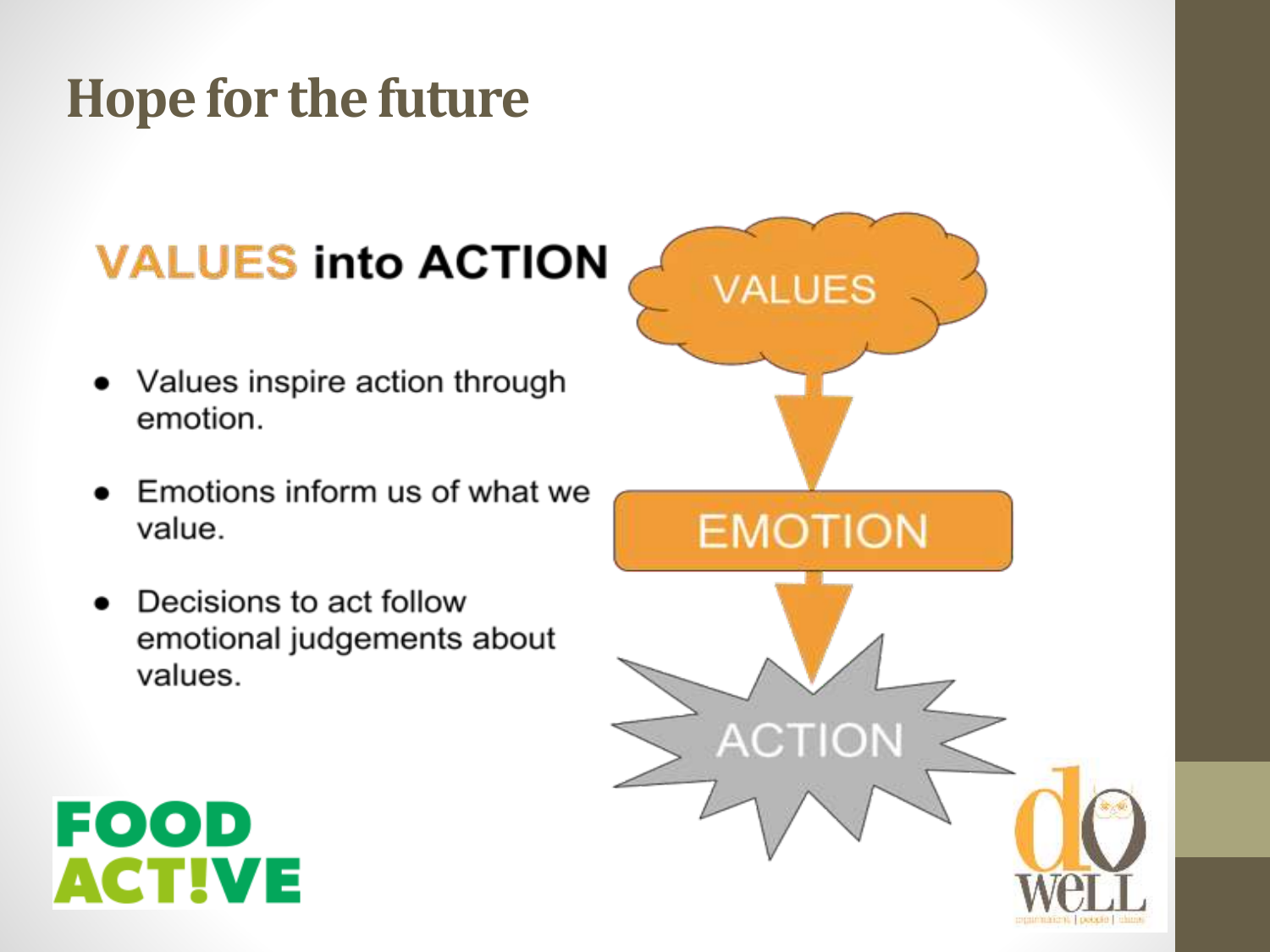**Hope for the future** 

# *One narrative*